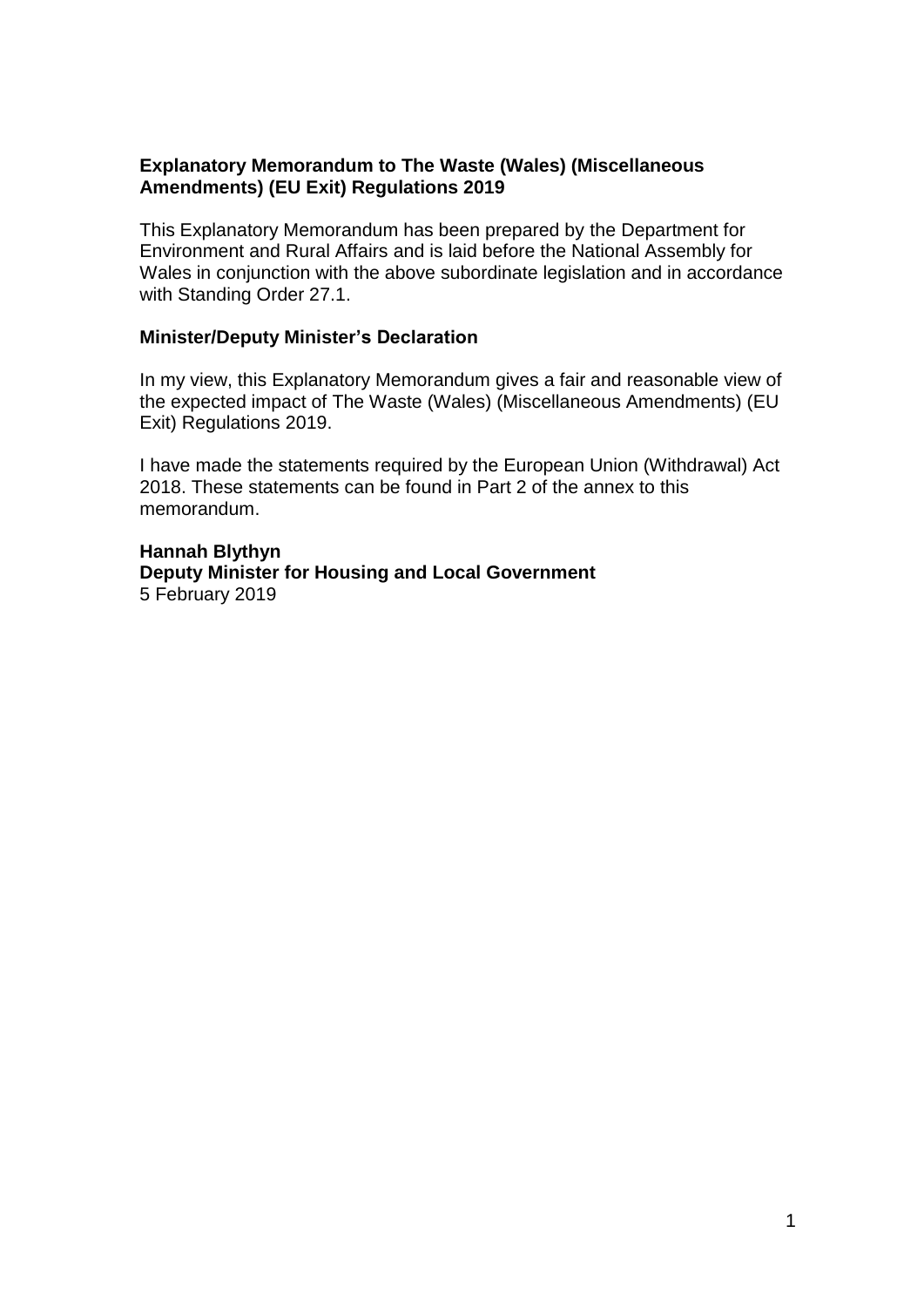# **PART 1**

## **1. Description**

This instrument makes amendments using powers under the European Union (Withdrawal) Act 2018 (except part 2 – see below) to the following legislation:

- The Waste (Wales) Measure 2010
- The Landfill Allowance Scheme (Wales) Regulations 2004
- The Hazardous Waste (Wales) Regulations 2005
- The Recycling Preparation for Re-use and Composting Targets (Monitoring and Penalties) (Wales) Regulations 2011

The amendments are to ensure that the statute book remains functional following the UK's exit from the EU and will address deficiencies in Welsh domestic legislation arising from EU Exit.

Part 2 of the Instrument is made under section 2(2) of the European Communities Act 1972 and corrects out of date references to European law and domestic legislation prior to, and in readiness for the UK's exit from the EU. This is required because out of date references to legislation are not necessarily interpreted as references to the correct (updated) legislation and there is therefore a risk that the statute book would not work effectively and inaccessible post-Brexit.

#### **2. Matters of special interest to the Constitutional and Legislative Affairs Committee**

This instrument (with the exception of Part 2) is being made using the power conferred by paragraph 1(1) of Schedule 2 to the European Union (Withdrawal) Act 2018 (hereafter "the Withdrawal Act").

As set out in the Ministerial statement in Annex 2 of this Explanatory Memorandum it is proposed that the instrument be subject to the negative procedure. Such instruments must first be laid for sifting by the Constitutional and Legislative Affairs Committee. The instrument makes minor and technical changes and as such should be subject to annulment.

## **3. Legislative background**

This instrument is being made using the power conferred by paragraph 1(1) of Schedule 2 to the Withdrawal Act in order to address failures of retained EU law to operate effectively or other deficiencies arising from the withdrawal of the United Kingdom from the European Union.

These Regulations are proposed to be made subject to annulment and laid for the purpose of being sifted by the Constitutional and Legislative Affairs Committee (proposed negative).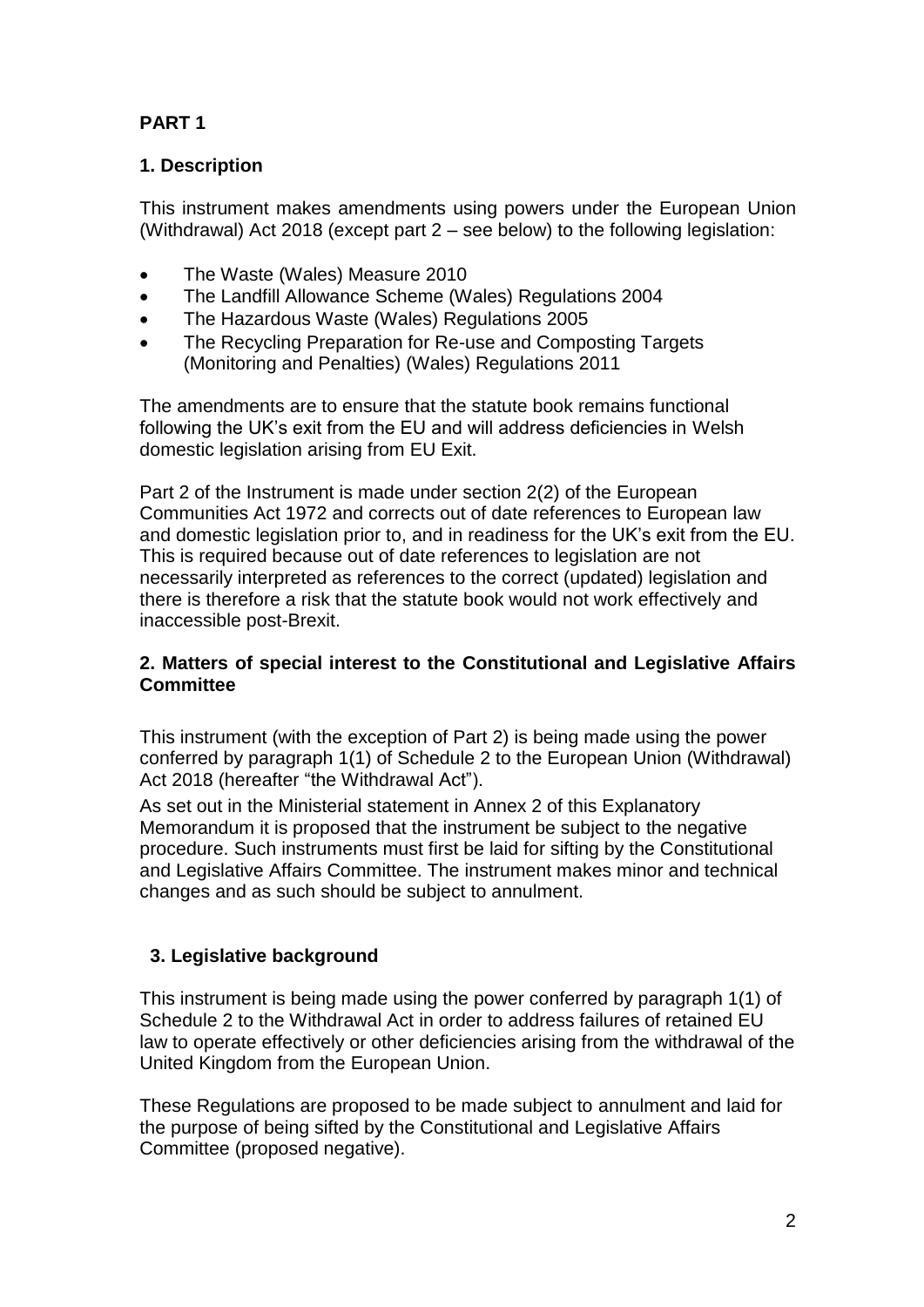#### **4. Purpose and intended effect of the legislation**

#### **What did any relevant retained EU law do before exit day?**

The instrument amends four pieces of Welsh legislation relating to waste which implement various European Directives related to waste management to ensure that the waste regime can continue to operate effectively after the UK leaves the EU. No environmental standards are being removed or amended. Modifications are necessary to the text of the domestic legislation, removing or amending references to EU Directives and associated EU terms to ensure that waste legislation continues to operate as intended after EU exit.

EU law lays down rules and frameworks for the management of waste. These are implemented in Wales primarily via domestic legislation. The instrument amends that domestic legislation under powers in the Withdrawal Act (except Part 2 see section on 'out of date references below) to make the necessary technical changes to ensure that it will continue to operate effectively after the UK has left the EU, as set out below.

#### The Waste (Wales) Measure 2010 ("the 2010 Measure")

The 2010 Measure makes provision, amongst other things:

- about targets to be met by local authorities in relation to waste;
- about prohibiting or otherwise regulating the deposit of waste in a landfill;
- to provide for site waste management plans for works involving construction or demolition.

The 2010 Measure borrows various definitions by reference to the Waste Framework Directive (Directive 2008/98/EC), the Industrial Emissions Directive (Directive 2010/75/EU) and the Landfill Directive (Directive 1999/31/EC). These references need to be modified to ensure the 2010 Measure remains operable post EU Exit.

#### The Landfill Allowances Scheme (Wales) Regulations 2004 ("the 2004 Regulations")

The Waste and Emissions Trading Act 2003 aims to significantly reduce the quantity of biodegradable municipal waste sent to landfills, as required by Article 5 of the Landfill Directive. The Act sets the framework for the creation of a landfill allowance scheme and obliges the Assembly to allocate allowances to waste disposal authorities in Wales, not exceeding the maximum specified in relation to Wales.

The 2004 Regulations supplement the Waste and Emissions Trading Act 2003, by making detailed provision for the monitoring and enforcement of the land-fill allowances allocated to waste disposal authorities in Wales under the Act. The 2004 Regulations refer to various defined terms by reference to various waste related directives. Therefore these references need to be modified, similar to that in the 2010 Measure, to ensure the Regulations remain operable post EU Exit.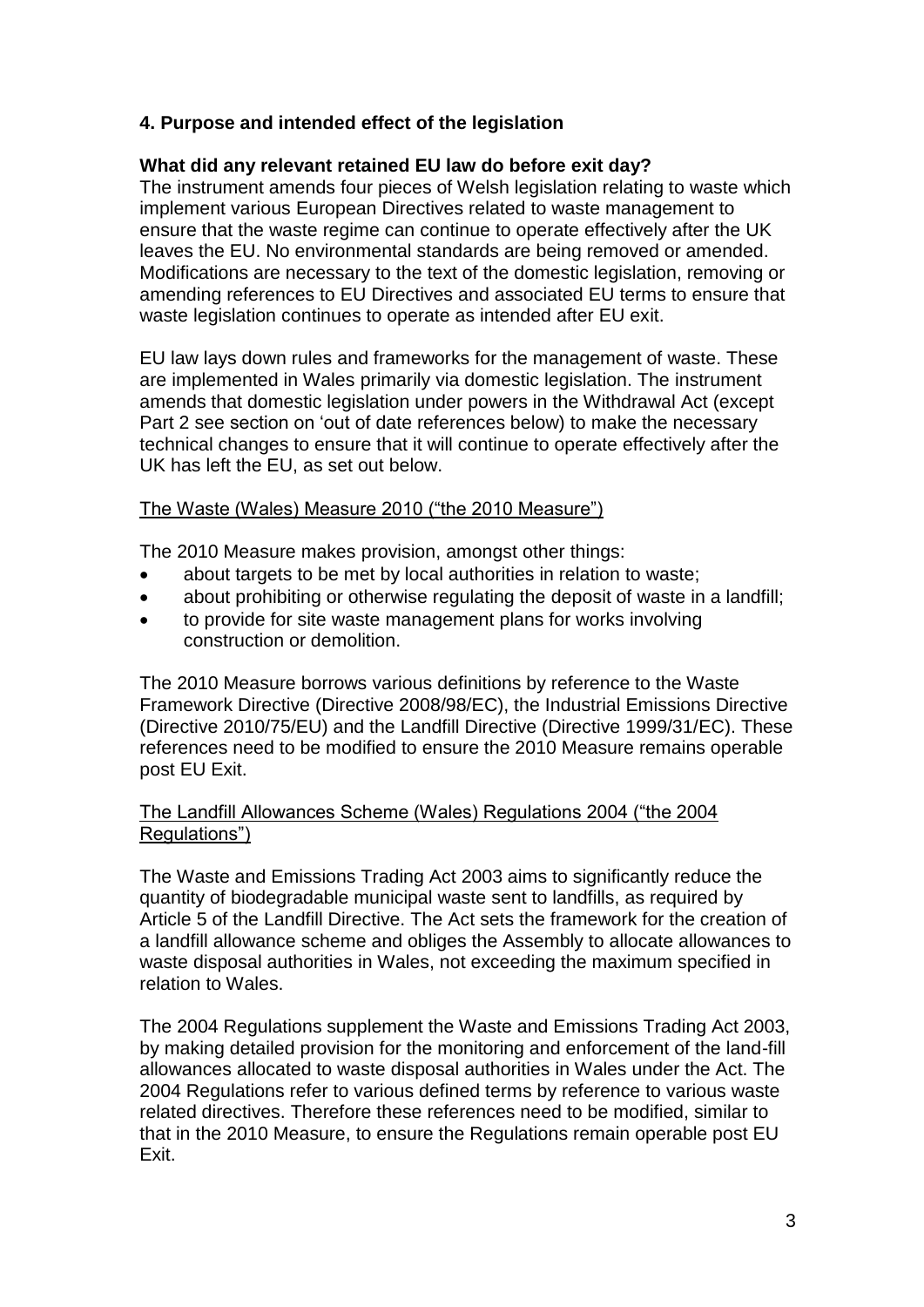#### The Hazardous Waste (Wales) Regulations 2005 ("the 2005 Regulations")

The 2005 Regulations set out the regime for the control and tracking of hazardous waste in Wales, identical regulations are in force in England. The 2005 Regulations introduced a process for registration of hazardous waste producers and a system for recording the movement of waste from the point of production to the final point of disposal or recovery. The 2005 Regulations likewise refer to, and borrow defined terms such as waste, hazardous waste properties, recovery and disposal of waste by reference to the Waste Framework Directive and the Landfill Directive. Therefore, the 2005 Regulations need to be amended to ensure they remain operable post EU exit.

#### The Recycling, Preparation for Reuse and Composting Targets (Monitoring and Penalties (Wales) Regulations 2011 (the "2011 Regulations")

Section 3 of the 2010 Measure establishes statutory targets for the percentage of a local authority's municipal waste which must be recycled, prepared for reuse and composted and impose a financial liability on a local authority if it fails to meet a target. The 2011 Regulations supplement the 2010 Measure, by making detailed provision for the monitoring and enforcement of the targets. The 2011 Regulations refer to various provisions of the Waste Framework Directive which need to be amended to ensure they remain operable after EU exit.

#### Out of date references

In addition to the modifications described above, the 2019 Regulations correct out of date references to European Directives and Regulations in domestic legislation, using powers under section 2(2) of the European Communities Act 1972. The 2019 Regulations update references in the four pieces of domestic legislation set out above so that they refer to the correct version of the Waste related directives. This is consistent with other updates that have been made and to ensure the statute book works effectively post EU Exit.

#### *Why is it being changed?*

Directives are not being incorporated into domestic law under the Withdrawal Act and will not form part of retained EU law. Therefore, the 2019 Regulations make provision so that the domestic legislation that cross-refer to the various directives are amended (e.g. the directives are modified, where necessary, for the purpose of that legislation) to ensure that it continues to operate as intended after EU Exit. The minor and technical changes made by the instrument are necessary to ensure that the legislation it amends continues to operate effectively following the UK's withdrawal from the European Union.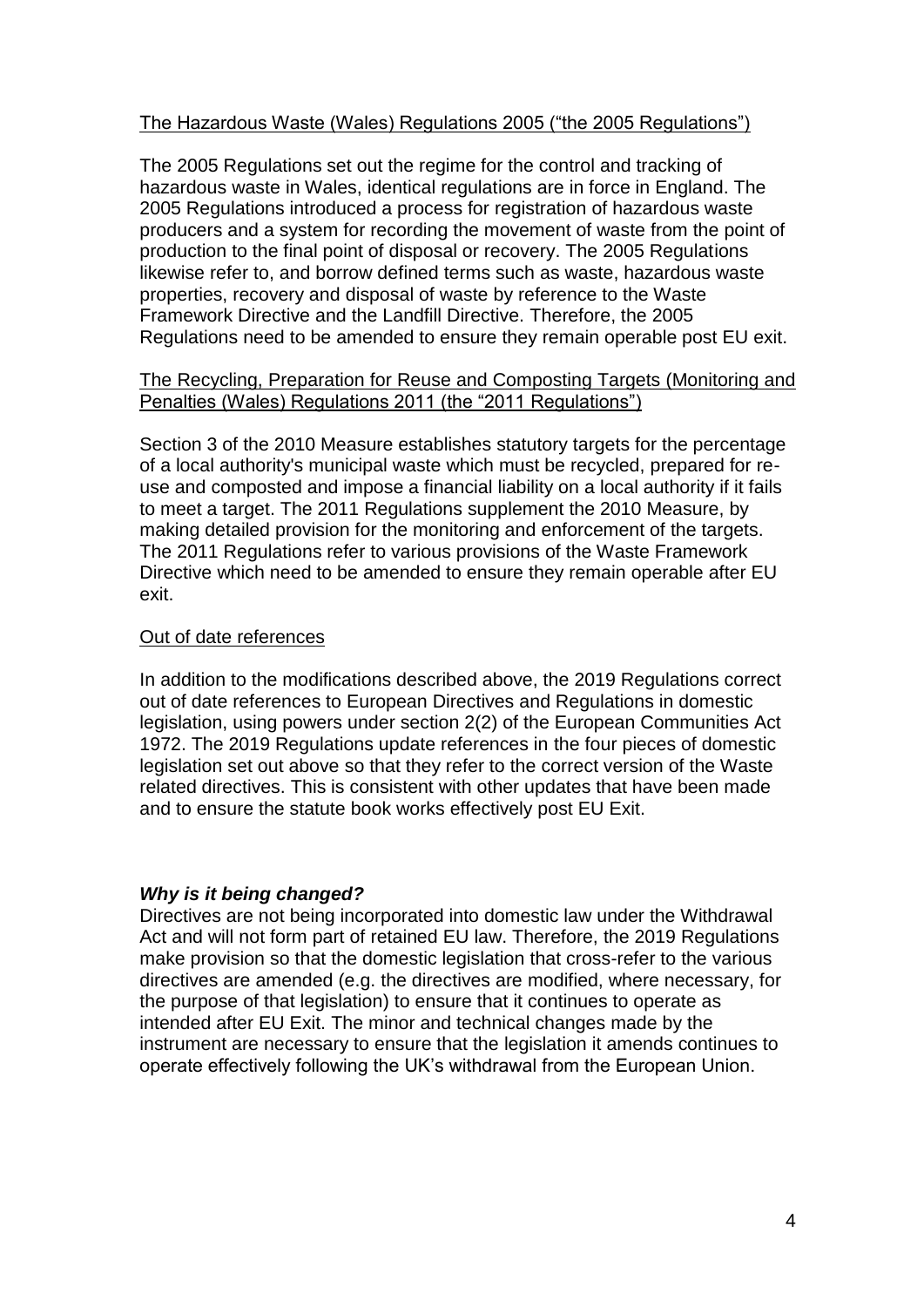#### *What will it now do?*

The instrument will ensure that the legislation being amended continues to operate effectively after the UK leaves the EU. There is no change in environmental standards.

#### **5. Consultation**

*.*

As there is no policy change, no public consultation was undertaken. The purpose of the instrument is solely to enable the current legislative and policy framework to remain operable after the withdrawal of the United Kingdom from the European Union.

#### **6. Regulatory Impact Assessment (RIA)**

An RIA has not been conducted as these are minor technical changes necessary as a result of the UK's withdrawal from the EU. A public consultation was not required because no policy changes are being made via this statutory instrument. As this instrument relates to maintaining existing legislation after EU Exit there is no, or no significant, impact on business, charities or voluntary bodies. There is no, or no significant, impact on the public sector.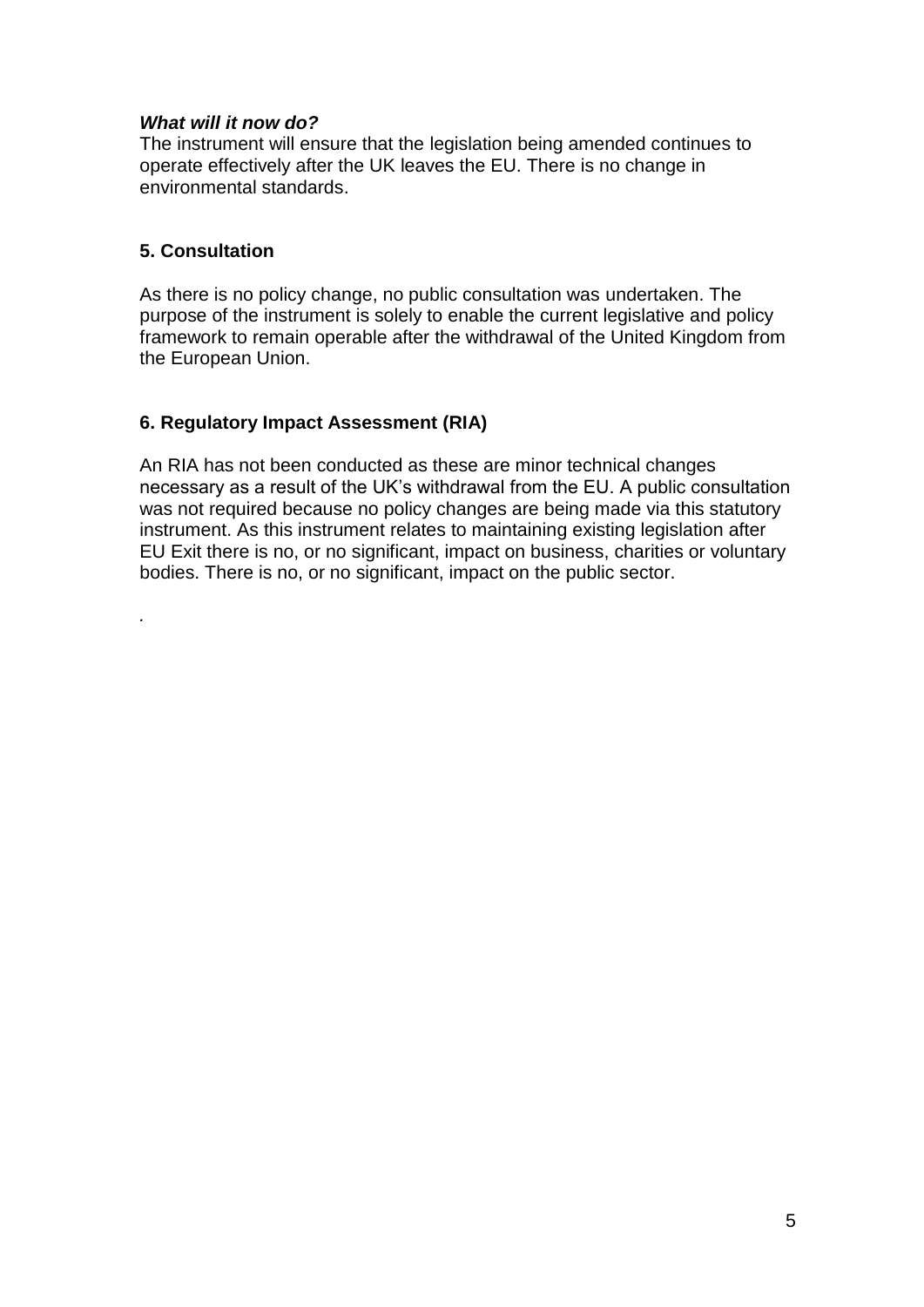# **Annex Statements under the European Union (Withdrawal) Act 2018**

# **Part 1**

# Table of Statements under the 2018 Act

This table sets out the statements that may be required of the Welsh Ministers under the 2018 Act. The table also sets out those statements that may be required of Ministers of the Crown under the 2018 Act, which the Welsh Ministers have committed to also provide when required. The required statements can be found in Part 2 of this annex.

| <b>Statement</b>     | Where the<br>requirement sits                                                                                                                                  | To whom it applies                                                                                                                                                                                                                                         | What it requires                                                                                                                                                                                                  |
|----------------------|----------------------------------------------------------------------------------------------------------------------------------------------------------------|------------------------------------------------------------------------------------------------------------------------------------------------------------------------------------------------------------------------------------------------------------|-------------------------------------------------------------------------------------------------------------------------------------------------------------------------------------------------------------------|
| Sifting              | Paragraphs 3(7)<br>and 4(3), Schedule<br>7<br>Paragraph 3(7)<br>(anticipated to be a<br>requirement on<br><b>Welsh Ministers in</b><br><b>Standing Orders)</b> | The Welsh Ministers<br>exercising powers in<br>Part 1 of Schedule 2 to<br>make a Negative SI<br>Paragraph 3(7) applies<br>to Ministers of the<br>Crown, but Welsh<br>Ministers have<br>committed to make the<br>same statement                             | A statement to explain why the<br>instrument should be subject to<br>the negative procedure and, if<br>applicable, why they disagree<br>with the recommendation of the<br>CLA Committee (as sifting<br>committee) |
| Appropriate-<br>ness | Sub-paragraph (2)<br>of paragraph 28,<br>Schedule 7                                                                                                            | Applies to Ministers of<br>the Crown exercising<br>powers in sections<br>8(1), 9 and 23(1) or<br>jointly exercising<br>powers in Schedule 2.<br>Welsh Ministers have<br>committed to make the<br>same statement when<br>exercising powers in<br>Schedule 2 | A statement that the SI does no<br>more than is appropriate.                                                                                                                                                      |
| Good<br>Reasons      | Sub-paragraph (3)<br>of paragraph 28,<br>Schedule 7                                                                                                            | Applies to Ministers of<br>the Crown exercising<br>powers in sections<br>8(1), 9 and 23(1) or<br>jointly exercising<br>powers in Schedule 2.                                                                                                               | A statement to explain the good<br>reasons for making the<br>instrument and that what is<br>being done is a reasonable<br>course of action.                                                                       |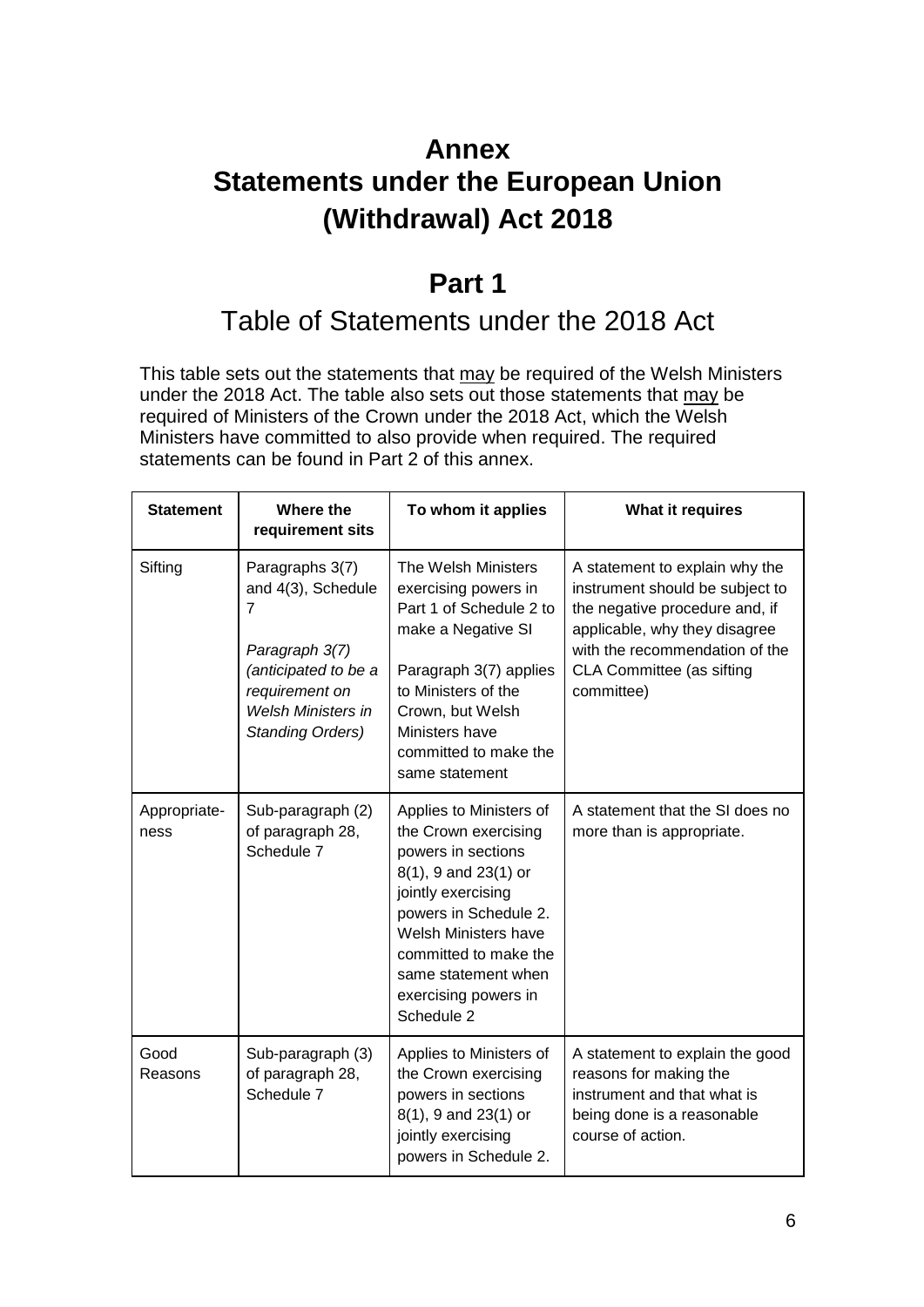|                      |                                                                   | Welsh Ministers have<br>committed to make the<br>same statement when<br>exercising powers in<br>Schedule 2                                                                                                                                                 |                                                                                                                                                                                                                                                                                                                                              |
|----------------------|-------------------------------------------------------------------|------------------------------------------------------------------------------------------------------------------------------------------------------------------------------------------------------------------------------------------------------------|----------------------------------------------------------------------------------------------------------------------------------------------------------------------------------------------------------------------------------------------------------------------------------------------------------------------------------------------|
| Equalities           | Sub-paragraphs (4)<br>and $(5)$ of<br>paragraph 28,<br>Schedule 7 | Applies to Ministers of<br>the Crown exercising<br>powers in sections<br>8(1), 9 and 23(1) or<br>jointly exercising<br>powers in Schedule 2.<br>Welsh Ministers have<br>committed to make the<br>same statement when<br>exercising powers in<br>Schedule 2 | A statement to explain what, if<br>any, amendment, repeals or<br>revocations are being made to<br>the Equalities Acts 2006 and<br>2010 and legislation made<br>under them.<br>A statement that the Minister<br>has had due regard to the need<br>to eliminate discrimination and<br>other conduct prohibited under<br>the Equality Act 2010. |
| Explanations         | Sub-paragraph (6)<br>of paragraph 28,<br>Schedule 77              | Applies to Ministers of<br>the Crown exercising<br>powers in sections<br>8(1), 9 and 23(1) or<br>jointly exercising<br>powers in Schedule 2.<br>Welsh Ministers have<br>committed to make the<br>same statement when<br>exercising powers in<br>Schedule 2 | A statement to explain the<br>instrument, identify the relevant<br>law before exit day, explain the<br>instrument's effect on retained<br>EU law and give information<br>about the purpose of the<br>instrument, e.g. whether minor<br>or technical changes only are<br>intended to the EU retained law.                                     |
| Criminal<br>offences | Sub-paragraphs (3)<br>and $(7)$ of<br>paragraph 28,<br>Schedule 7 | Applies to Ministers of<br>the Crown exercising<br>powers in sections<br>8(1), 9 and 23(1) or<br>jointly exercising<br>powers in Schedule 2.<br>Welsh Ministers have<br>committed to make the<br>same statement when<br>exercising powers in<br>Schedule 2 | A statement setting out the<br>'good reasons' for creating a<br>criminal offence, and the penalty<br>attached.                                                                                                                                                                                                                               |
| Sub-<br>delegation   | Paragraph 30,<br>Schedule 7                                       | Applies to Ministers of<br>the Crown exercising<br>powers in sections<br>18(1), 9 and paragraph<br>1 of Schedule 4 to<br>create a legislative<br>power exercisable not<br>by a Minister of the<br>Crown or a Devolved                                      | A statement to explain why it is<br>appropriate to create such a<br>sub-delegated power.                                                                                                                                                                                                                                                     |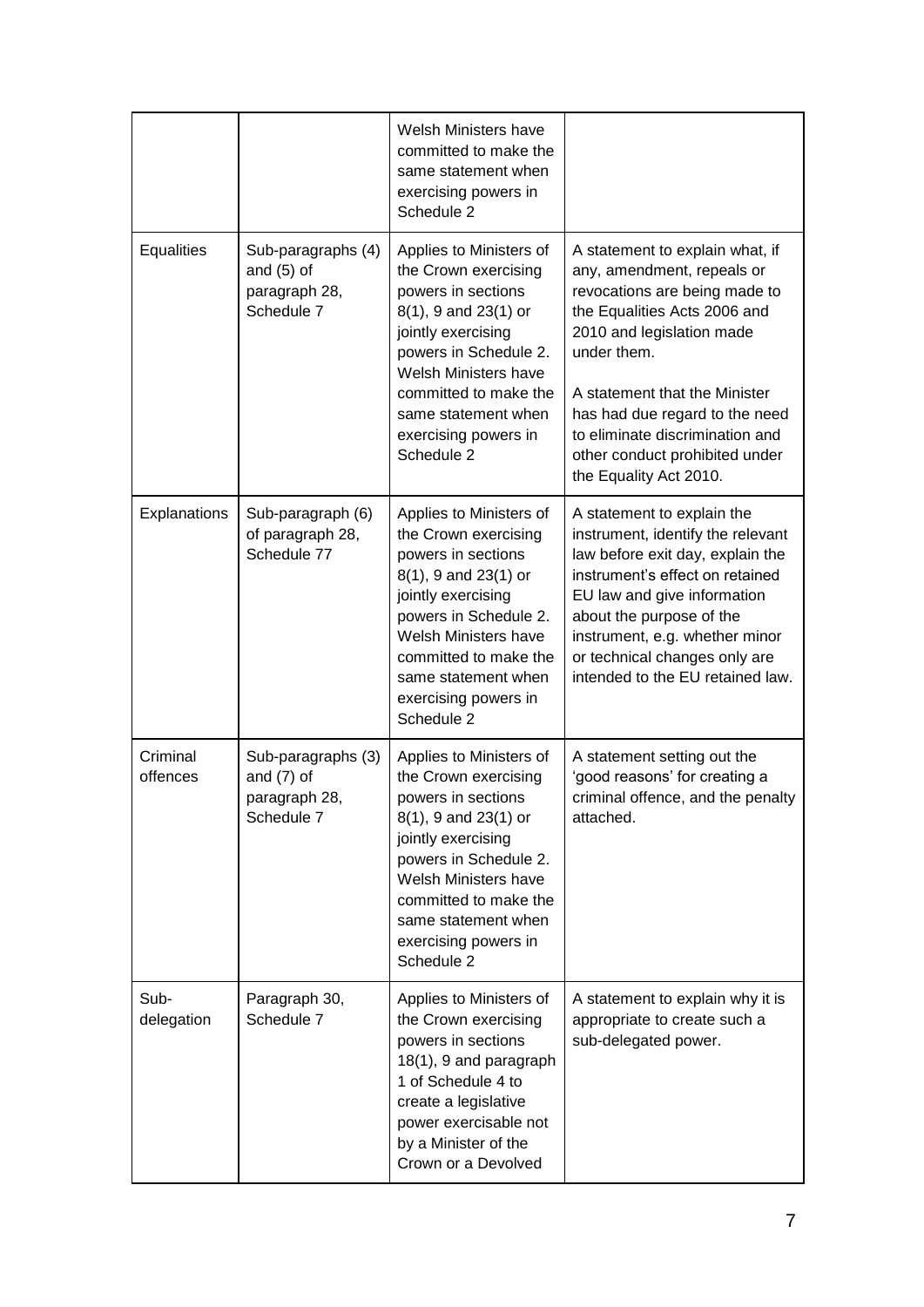|         |                                                                 | Authority.<br>Welsh Ministers have<br>committed to make the<br>same statement when<br>exercising powers in<br>Schedule 2 or<br>paragraph 1 of<br>Schedule 4 to create a<br>legislative power<br>exercisable not by a<br>Minister of the Crown<br>or a Devolved<br>Authority |                                                                                                                                                                      |
|---------|-----------------------------------------------------------------|-----------------------------------------------------------------------------------------------------------------------------------------------------------------------------------------------------------------------------------------------------------------------------|----------------------------------------------------------------------------------------------------------------------------------------------------------------------|
| Urgency | Sub-paragraph (2)<br>and $(8)$ of<br>paragraph 7,<br>Schedule 7 | <b>Welsh Ministers</b><br>exercising powers in<br>Part 1 of Schedule 2<br>but using the urgent<br>procedure in<br>paragraph 7 of<br>Schedule 7                                                                                                                              | A statement that the Welsh<br>Ministers are of the opinion that<br>it is necessary to make the SI<br>using the urgent procedure and<br>the reasons for that opinion. |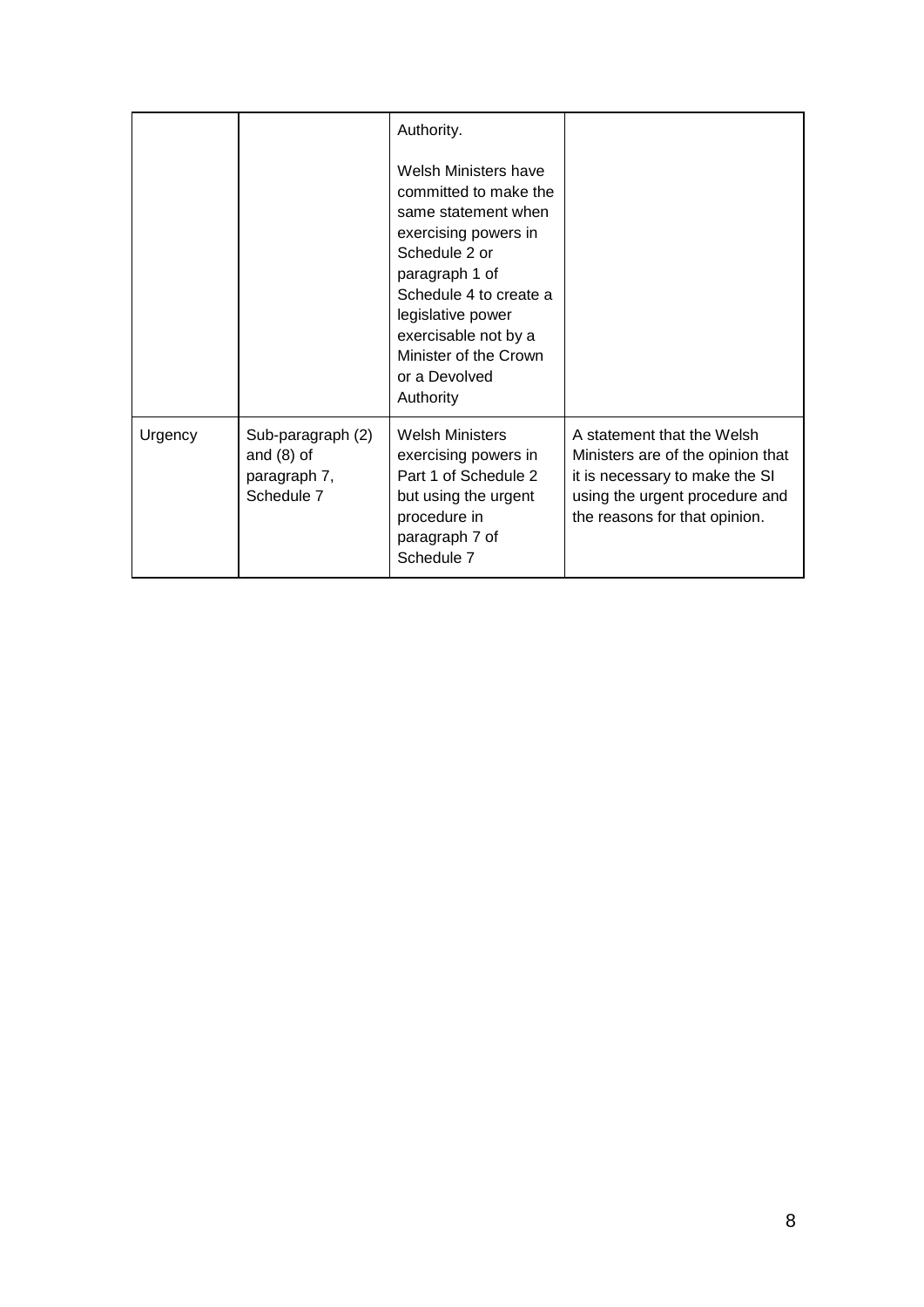# **Part 2**

# Statements required when using enabling powers under the European Union (Withdrawal) 2018 Act

## **1. Sifting statement(s)**

The Deputy Minister for Housing and Local Government, Hannah Blythyn has made the following statement regarding use of legislative powers in the European Union (Withdrawal) Act 2018:

"In my view The Waste (Wales) (Miscellaneous Amendments) (EU Exit) Regulations 2019 should be subject to annulment in pursuance of a resolution of the National Assembly for Wales (i.e. the negative procedure). This is the case because the changes being made are technical in nature and make no substantive changes to waste law in Wales."

#### **2. Appropriateness statement**

The Deputy Minister for Housing and Local Government, Hannah Blythyn has made the following statement regarding use of legislative powers in the European Union (Withdrawal) Act 2018:

"In my view The Waste (Wales) (Miscellaneous Amendments) (EU Exit) Regulations 2019 does no more than is appropriate". This is the case because the instrument makes technical amendments only which are designed to address failures of retained EU law to operate effectively after exit day."

#### **3. Good reasons**

The Deputy Minister for Housing and Local Government, Hannah Blythyn has made the following statement regarding use of legislative powers in the European Union (Withdrawal) Act 2018:

"In my view there are good reasons for the provisions in this instrument, and I have concluded they are a reasonable course of action. This is because the provisions ensure that protections provided by the Welsh legislation being amended continue to be operable after the UK leaves the European Union."

- 4. Equalities
- 4.1 The Deputy Minister for Housing and Local Government, Hannah Blythyn has made the following statement(s)